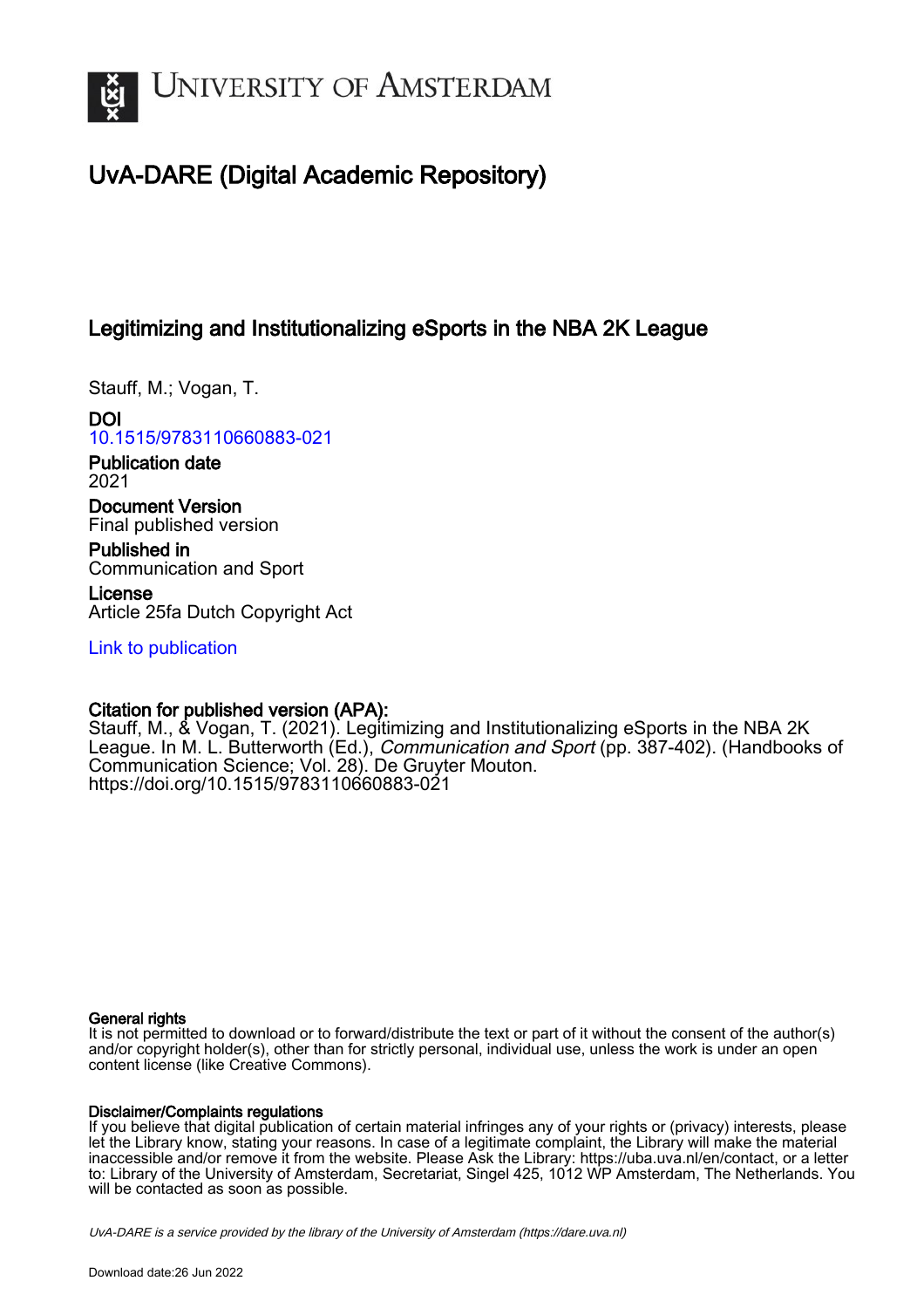### Markus Stauff and Travis Vogan

# **21 Legitimizing and institutionalizing eSports in the NBA 2K League**

**Abstract:** Launched in 2018, the NBA 2K League is a National Basketball Association eSports subsidiary centered on the popular *NBA 2K* video game series. The 2K League enables the NBA, an organization that has more aggressively embraced trends in emerging media than its North American peers, to infiltrate new markets and platforms through investing in eSports. Meanwhile, the 2K League helps to legitimize eSports by attaching the niche activity to an established sports brand. This chapter uses the 2K League to explore how eSports' development and institutionalization are changing sports organizations' relationship to media while preserving – and even strengthening – sports' significance and role in commercial media culture.

**Keywords:** eSports; video games; National Basketball Association; media convergence; branding

## **1 Introduction**

"Think of the eBulls against the eKnicks."

– Adam Silver, NBA commissioner(Needleman 2017)

"When you see 200 million-plus eSports viewers worldwide, if that doesn't get your attention, you should go into another business; maybe the Salvation Army, Kris Kringle at Christmas ringing a bell on a corner."

– Peter Guber, Golden State Warriors owner (Youngmisuk and Wolf 2018)

In April 2018, the athlete who ranked highest in the world in "social interactions" – a measurement of social media attention – was not LeBron James, Lionel Messi, or Serena Williams. It was Tyler "Ninja" Blevins, who is most famous for playing the video game *Fortnite*. *Forbes* reported that Blevins was making approximately \$500,000 a month by streaming his *Fortnite* sessions and competing in tournaments (Heitner 2018; Paumgarten 2018).

Arguably the fastest growing segment of the sport industry, eSports expands on and formalizes competitive video gaming, which has been around as long as gaming itself.<sup>1</sup> Like golf and poker, eSports is a "participant sport" in which consumers

**<sup>1</sup>** As arcade gaming emerged in the 1970s, high scores allowed gamers playing on the same machine to outperform each other. Networked computing extended these competitions, and the Internet allowed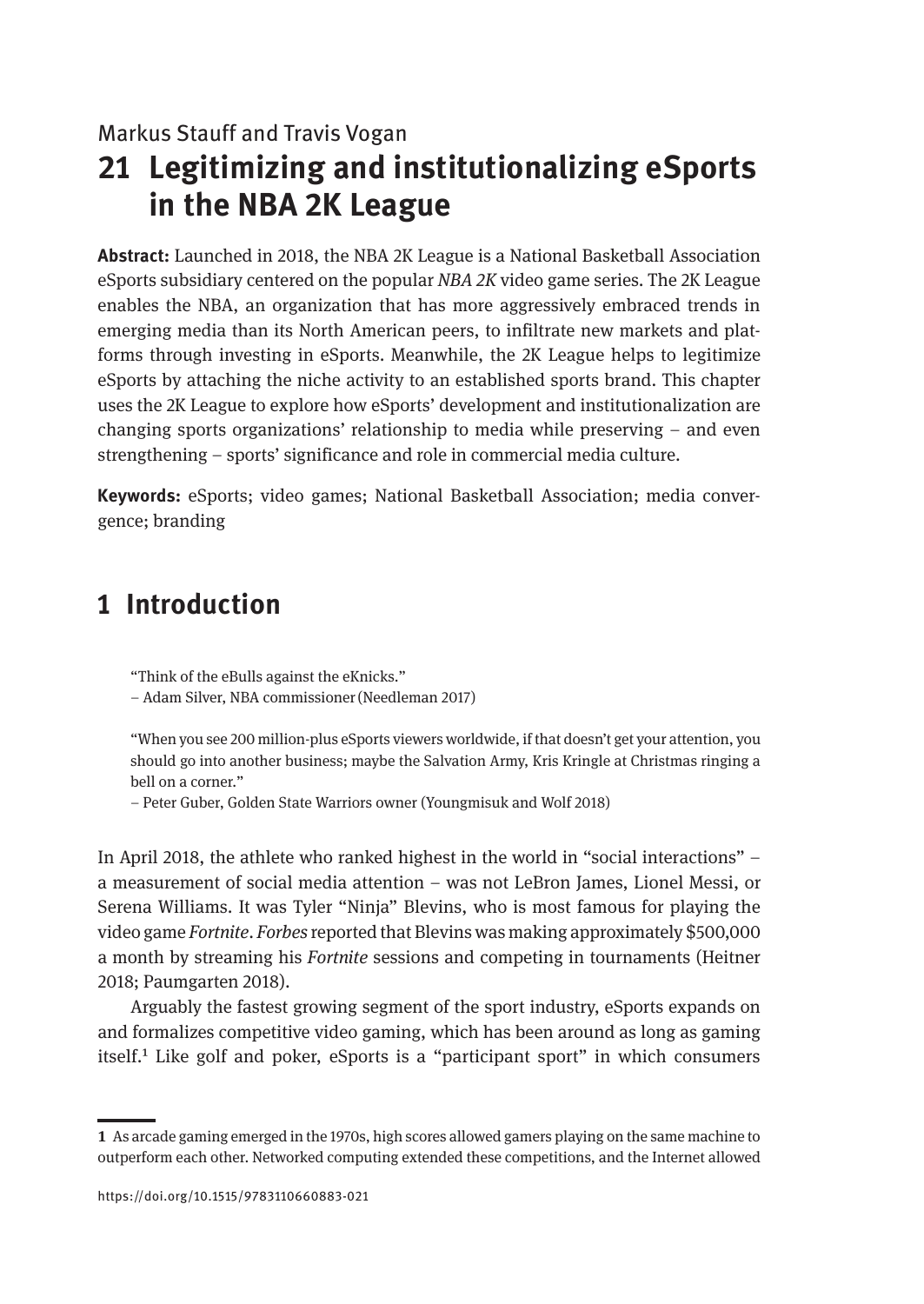partake in the same games as professionals. The professional gamers' relatability is amplified by the interactivity of eSports' streamed presentation on platforms like the Amazon-owned Twitch, which includes chat overlays that enable viewers to comment and garner responses from the gamers, exchanges that are as important to building gamers' valuable personal brands as their gameplay. Twitch and other livestreaming platforms allow anybody to share their gameplay, build a community, and learn from others. For the most prominent gamers, these interactive platforms offer income through advertising revenue and donations. Organized tournaments reach global audiences that rival established mega sport events. In 2017 and 2018, for instance, the *League of Legends* World Championship attracted around 100 million viewers compared to the Super Bowl's respective 111 and 103 million (Mickunas 2019).

Far from online-only events, such prominent eSports tournaments are now also regularly broadcast by traditional TV networks and staged in stadiums that otherwise house traditional sports. An August 2016 *League of Legends* tournament sold out Toronto's Air Canada Centre in 34 seconds, faster than any event – sports or not – in the venue's history. As Brett Hutchins claims, eSports uniquely redefines sport's traditional and symbiotic relationship with media. Unlike media that represent sports or sports that media represent, eSports constitutes "sport as media" and is the "production of the logic of media" (Hutchins 2008: 857).

The eSports industry – an economy composed of media rights, advertising, ticket sales, and merchandise – generated \$865 million in 2018 and the Amsterdam-based market research firm Newzoo estimates that it will grow to more than US \$1.5 billion by 2021 (Pannekeet 2019; Webster 2018; Cioletti 2018). Beyond their escalating profitability, eSports are uniquely positioned to attract the coveted young male demographic that is becoming "harder to reach with conventional TV advertisements" (Wingfield 2014). What's more, Kenon A. Brown and colleagues (2018) found that eSports consumers are unusually devoted to their favorite sport, and potentially to those brands that attach themselves to it. After all, in eSports participants both purchase games and provide "free labor" through their play that helps to build the community and attracts other participants, who purchase more games and provide their own playful and community-building labor (Johnson and Woodcock 2019; N. T. Taylor 2016). As Tobias Sherman, head of eSports at the talent agency WME-IMG, bluntly put it, "If you are a CMO [Chief Marketing Officer] and you are not in eSports in 2017, you are going to risk getting fired" (Schultz 2017: 12).

Amid this combination of growing popularity, increasingly professional competition, and new interactive infrastructures, eSports developed an ambivalent relationship to the established sports industry and its long running efforts to adapt to the

for real-time competitions. By the 2000s gaming tournaments were organized that allowed for professional and sponsored careers. This happened first in South Korea, where gaming was harnessed as a tool of governmental and industrial IT initiatives, but quickly became a global phenomenon (see T. L. Taylor 2006: 19–26).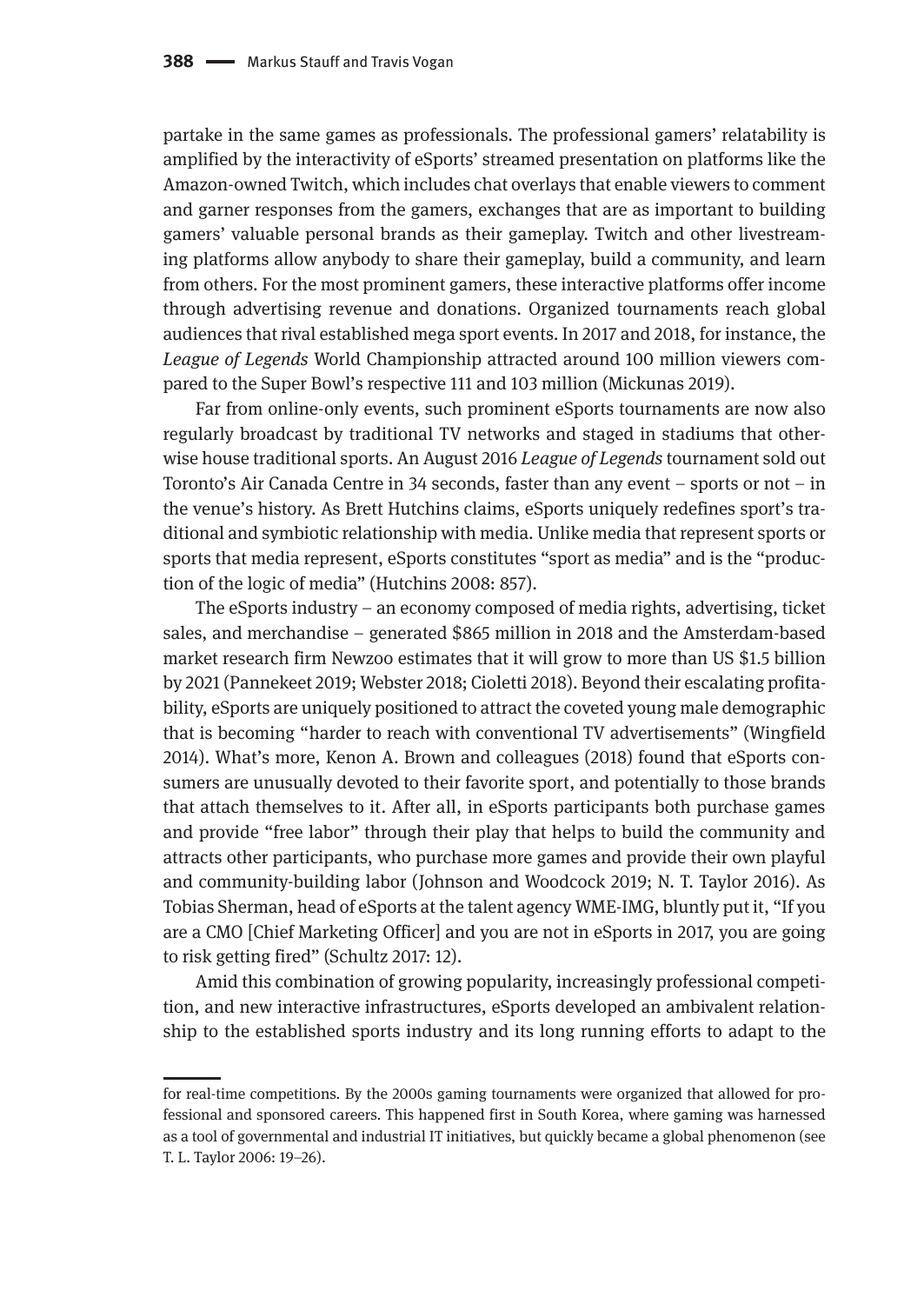transforming media landscape. On the one hand, eSports imitates audience building strategies from traditional sports – the serialized and hierarchized system of competitions, big live events with stars and branding, and so forth – and aggressively adapts them to a convergent media environment geared toward a younger, tech-savvy audience. The interactive, participatory features of streaming platforms and the constant innovation of game play contrast the organizational and cultural inertia of established sports. As such, eSports threatens to lure consumers away from legacy sports. On the other hand, the traditional media sport industry increasingly enrolls eSports as an extension to complement and intensify existing cross-media branding strategies. While the competitive playing of first-person shooter and action-oriented real-time strategy games have encountered difficulty integrating into sports culture, sportsthemed games blur the boundaries between the traditional sports media industry and eSports. Moreover, eSports is organized, branded, and culturally legitimized through its entanglement with famous teams, leagues, and broadcasters. It thereby remediates established narratives and visual forms into streaming media platforms.

Launched in 2018, the National Basketball Association's NBA 2K League illustrates this ambivalence and eSports' evolution from marginal to mainstream. The 2K League is an NBA subsidiary centered on Take-Two Interactive's popular *NBA 2K* video game series, the second-most popular sports video game franchise after EA Sports' *FIFA*. The 17 NBA franchises that participated in the inaugural season have parallel *NBA 2K* teams that compete in front of live audiences and on Twitch, which partnered with the NBA for the effort. The 2K League enables the NBA, an organization that has more aggressively embraced trends in emerging media than its North American peers, to infiltrate new markets and platforms.<sup>2</sup> Meanwhile, the NBA 2K League helps to legitimize eSports by attaching the niche activity to an established sports brand. Beyond simultaneously fueling the NBA's growth and fostering eSports' mainstreaming, the 2K League illustrates how eSports' development and institutionalization are changing sports organizations' broader relationship to media while preserving – and even strengthening – sports' significance and role in commercial media culture.

## **2 Sporting legitimacy in eSports**

While its reputation is changing, eSports is still often marginalized in mainstream sports culture and beleaguered by stereotypes of gamers as antisocial misfits neglecting healthier and more serious pursuits (Li 2016: 41; Crawford and Gosling 2009: 51). The prevalence of violent and war-oriented games in eSports does not help its reputa-

**<sup>2</sup>** The NBA began distributing game highlights on Twitter in 2013, using Instagram as a "storytelling platform" in 2015, and experimenting with virtual reality coverage in 2017 (Popper 2013; O'Kane 2015; Sarconi 2017).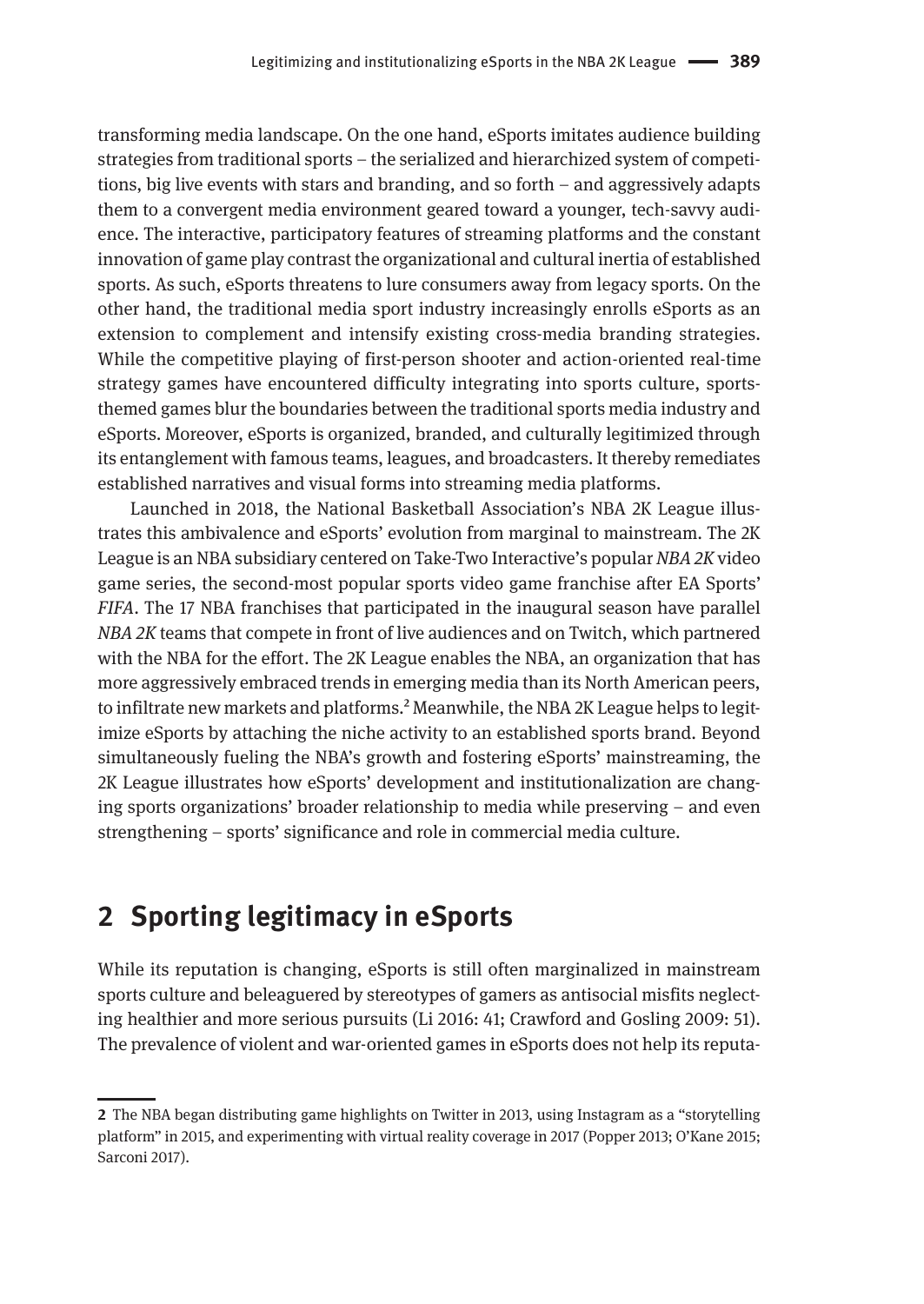tion. Traditional sports organizations – suppressing their own histories of corruption, violence, and exclusion – often promote themselves as peacemaking and edifying sites of cultural production. These purist and dubious discourses further fuel traditional sports' denigration of eSports as artificial and depraved. Reinhard Grindel, president of the German Football Association (DFB), derided eSports as an impoverishment of traditional sports (Krempl 2018). Similarly, International Olympic Committee (IOC) president Thomas Bach sanctimoniously rationalized excluding eSports from the vaunted Olympic Games by asserting, "We cannot have in the Olympic program a game which is promoting violence or discrimination" (Wade 2018).3

Reflecting these turf wars, the little scholarship yet produced about eSports has focused mostly on whether and under what circumstances it might be considered a legitimate sport (Hallmann and Giel 2018; Jenny et al. 2017). These questions, however, seem unproductive and old-fashioned to those involved in eSports. "The industry is asleep at the switch," said Lee Trink, owner of the eSports team FaZe Clan. "For people my age and older who control a lot of the zeitgeist, the vibe is still 'gamers must be nerds in their parents' basements'" (Bowles 2018). As Alex Lim, secretary of South Korea's International eSports Federation (IESF) added, "Broadcasters, traditional sports, advertisers they are all going to have to get used to the idea that these games and these tournaments are not just a niche activity, but the way that a generation that grew up with very different choices […] thinks about entertainment" (Lewis and Bradshaw 2017: 9). Ted Leonsis, owner of the NBA's Washington Wizards, even predicted that eSports will eventually become the world's biggest spectator sport. "It will dwarf the NFL [National Football League], it will dwarf the NBA," he declared, "because first and foremost, it is a global phenomenon" (Schuster 2017). These accounts of an economic and symbolic rivalry notwithstanding, eSports and traditional sports are interrelated not only because of the audience attention for which they compete and the similar target groups they aim to attract, but also because of the increasingly similar ways they organize and mediate competitive events.

Investment analysts for the London-based firm J. Stern likened eSports' growth potential to soccer in the 1990s, but maintained that "for eSports to track a similar path […] it needs to be more professionally structured, starting with an organized calendar of events and leagues" (Yu 2017). Similarly, Seth E. Jenny and colleagues (2017) identified eSports' lack of familiar institutional characteristics as a key barrier to its acceptance as a bona fide sport. Media ethnographer T. L. Taylor, however, tracks how eSports throughout the past decade has successively established legitimacy through a combination of rhetorical and structural measures that align with traditional sport and media coverage of it (T. L. Taylor 2012: 17, 2018: 138–139).

**<sup>3</sup>** In 2016, the Finnish eSports Federation became the first eSports organization to be accepted as an associate member of its national Olympic Committee (Turtiainen, Friman, and Ruotsalainen 2020).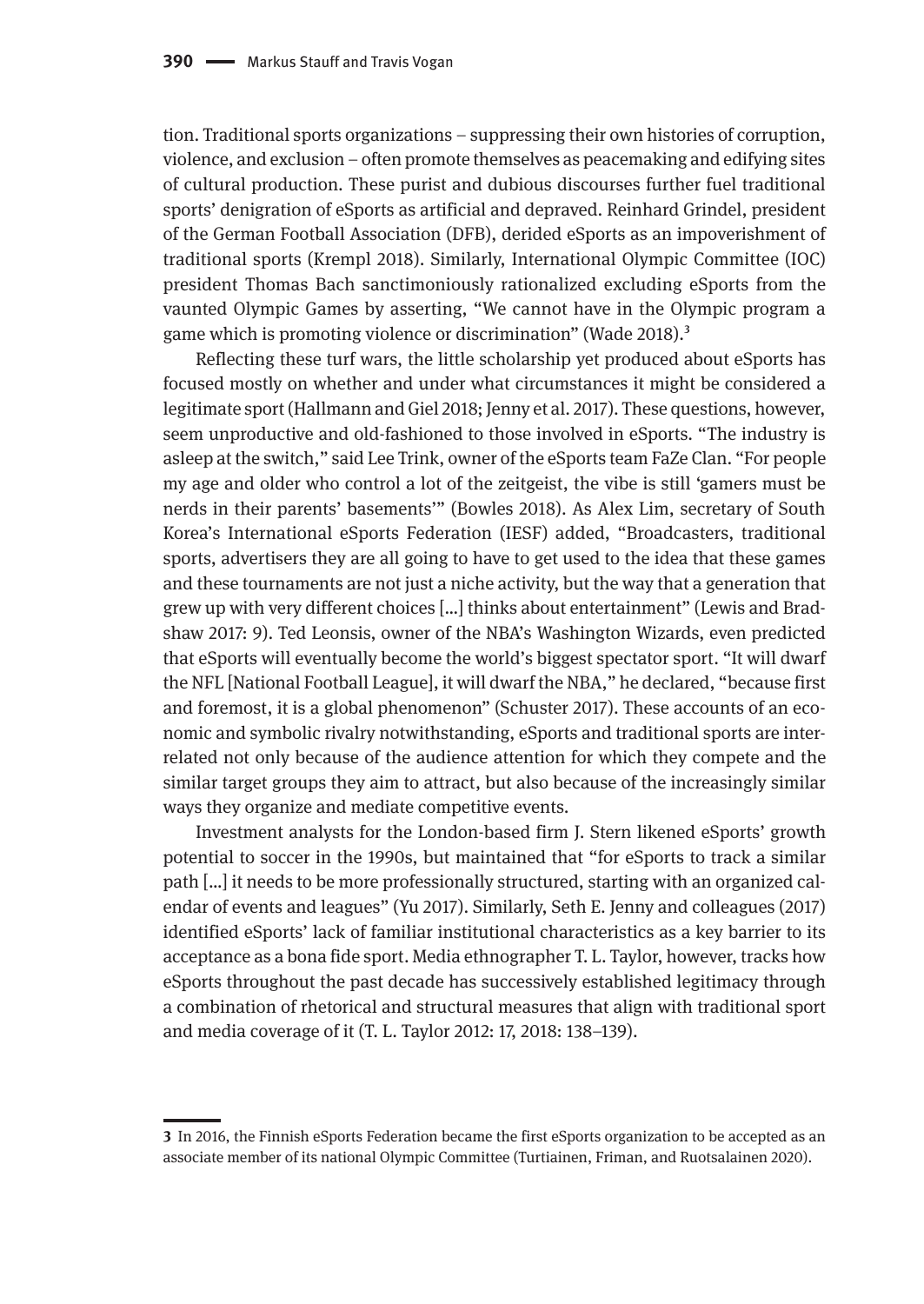Increasingly, eSports is organized in leagues with unified rules and seasonal schedules that reflect mainstream sports calendars (N. T. Taylor 2016: 298; Roettgers 2011). This follows the pattern of sportification, a process by which leisure activities "assume the structural characteristics of 'sports'" (Elias and Dunning 1986: 151; see also Turtiainen, Friman, and Ruotsalainen 2020). This dynamic impacted more and more playful activities throughout the later 20th century and continues to characterize activities such as skateboarding and snowboarding, which occupy a precarious cultural position somewhere between legitimate, competitive (e. g., Olympic) sport and a lifestyle activity that, in fact, subverts several basic ideas of sports (discipline, etc.).

Additionally, eSports establishes an increasingly rigid demarcation between players and spectators, another characteristic of sportification, and aims more and more at a mediated audience instead of a community of fellow players. This also implies that the actual competitions are augmented by media practices imitating traditional sports coverage (from draw events to post-game interviews) and that the interfaces of computer games are adapted to display relevant knowledge for a broader audience (T. L. Taylor 2018: 159–160).

As eSports emerged, the competitions mainly drew TV coverage from marginal broadcasters that could not afford the rights to marquee sport events. ESPN, for instance, hesitated to give eSports attention. But ESPN's attitude shifted once it noticed the valuable audience eSports was attracting. "Those were young, predominately male consumers," former ESPN president John Skipper remarked, "and that's what matters to us, so we entered the business" (Li 2016: 103–104). Thus, eSports is part of a longer history of using sports to create and address a principally male audience. Ironically, though, gaming – because of the lack of physical toughness associated with it – is at once a stereotypical symbol of emasculation and an instrument that broadcasters use to capture young male audiences.

ESPN began covering eSports competitions in 2014 on its less prominent appendages like ESPN2 and the streaming service ESPN3. While ESPN's eSports coverage drew some backlash from traditionalists, this content, as Skipper surmised, tapped into a growing and devoted audience that overlapped with its primary viewership. Consequently, *ESPN.com* launched a permanent eSports section in 2016 (Gaudiosi 2016). In 2018, ESPN made the *Overwatch* League Grand Finals the first eSports event to be carried live in prime time on its flagship channel. Beyond courting the elusive young male demographic, ESPN's coverage further legitimizes eSports by placing it into the context of the conventional sports ESPN typically covers and building recognition as such among its viewers and advertisers.

In part because of these shifts, eSports is slowly gaining acceptance from institutions that confer sporting status. As early as 2013, the US State Department began granting visas to professional gamers under the same program that covers traditional athletes. Shortly thereafter, a smattering of American universities created eSports teams, some of which award scholarships to top gamers, and some that create academic courses and programs on eSports (Anderson 2019). Though the university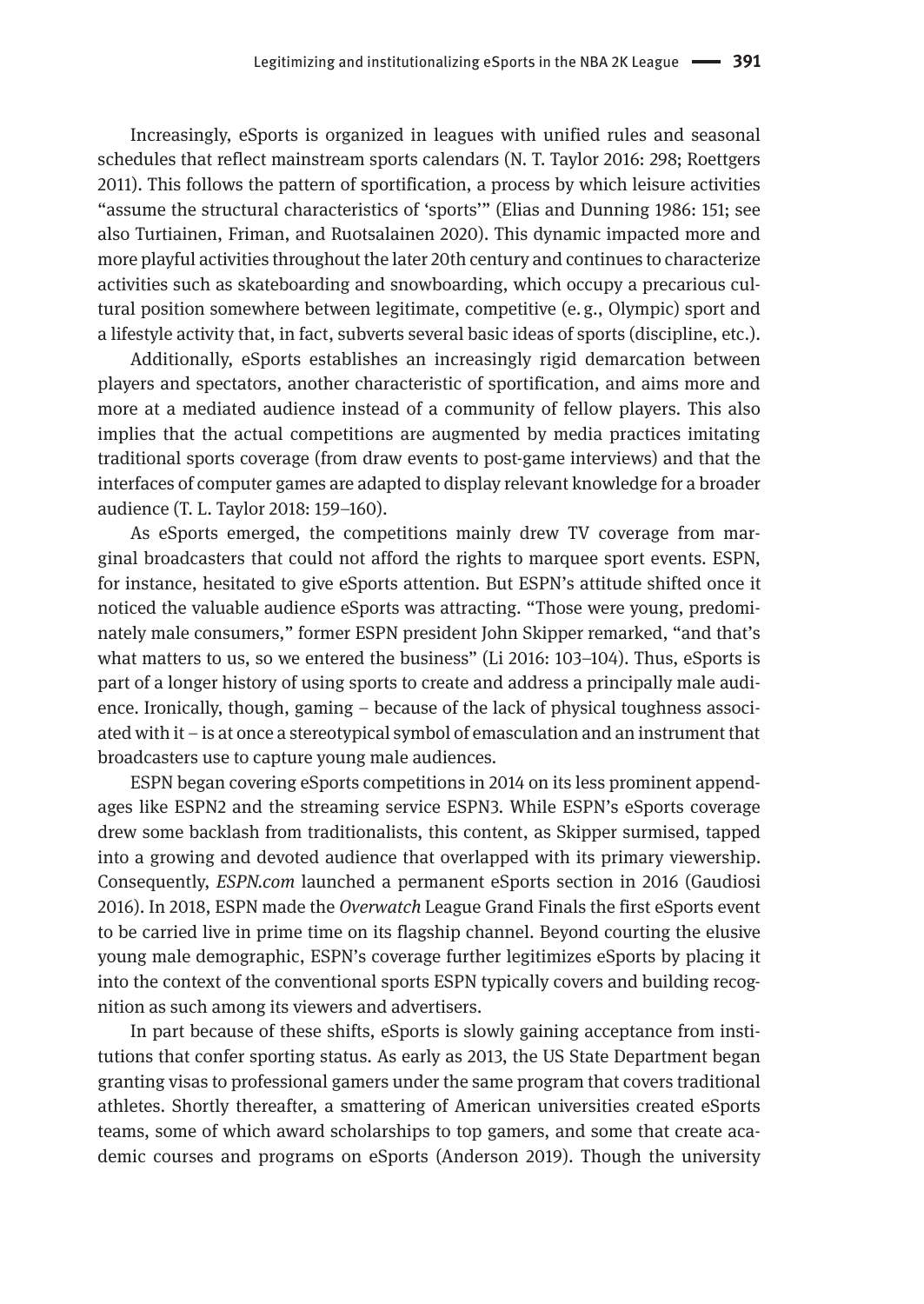eSports teams are not sanctioned by the NCAA (National Collegiate Athletic Association), in 2017 the NCAA's ruling board of governors began to discuss potentially including eSports (Schonbrun 2017). Along these lines, the global eSports community identified the need to augment South Korea's IESF by forming the World eSports Association (WESA) in 2016, which approves teams, ensures players are fairly compensated, and works with anti-doping agencies to curb the use of performance-enhancing drugs. Subsequently, the 2018 Asian Games in Indonesia – the second largest multisport competition after the Olympics – included eSports as a demonstration sport, which means the medals earned in the competitions do not register on official medal counts. Extending this gradual trend toward acceptance, the 2022 Asia Games in Hangzhou, China will feature eSports as an official medal event. Despite Thomas Bach's stated aversion toward eSports' violence, the IOC is beginning to consider whether eSports may someday have a future in the Olympics (Crook 2018).

## **3 Sports organizations and the gaming industry**

Sports organizations and the gaming industry share a longstanding commercial entanglement through the sports-themed games that publicize leagues and offer them additional income through licensing. Sports organizations provide the game industry a "built-in audience" and help to convince consumers to buy updated games each year that reflect seasonal cycles. Likewise, sports video games cultivate fan engagement with the organizations they simulate.

Often, though, the biggest video game tournaments were organized around nonsports themed games. Nevertheless, some traditional sports organizations quickly identified eSports as a convenient and profitable way to diversify and expand their audience and started investing in eSports by acquiring pre-existing teams that mainly competed in a broad variety of non-sports games. In 2015, the Turkish club Besiktas JK bought Aces High eSports Club and renamed it Besiktas eSports Club. Besiktas was quickly joined by soccer clubs like Brazil's Remo and Santos, Germany's VfL Wolfsburg and FC Schalke, France's Paris Saint-Germain, England's Manchester City, and the Netherlands' Ajax.

American sports executives followed the lead of their European counterparts and similarly focused their initial attention on eSports teams that competed in non-sports games. Los Angeles Rams owner Stan Kroenke, New England Patriots owner Robert Kraft, and New York Mets COO Jeff Wilpon bought separate *Overwatch* teams in 2017. NBA owners and executives were even more bullish on eSports than their peers in football and baseball. The Philadelphia 76ers, Miami Heat, Houston Rockets, Milwaukee Bucks, Washington Wizards, and Golden State Warriors all invested in eSports between 2016 and 2017. "We see great asset appreciation quickly," observed Wizards owner Ted Leonsis, who bought Team Liquid in partnership with Warriors owner Peter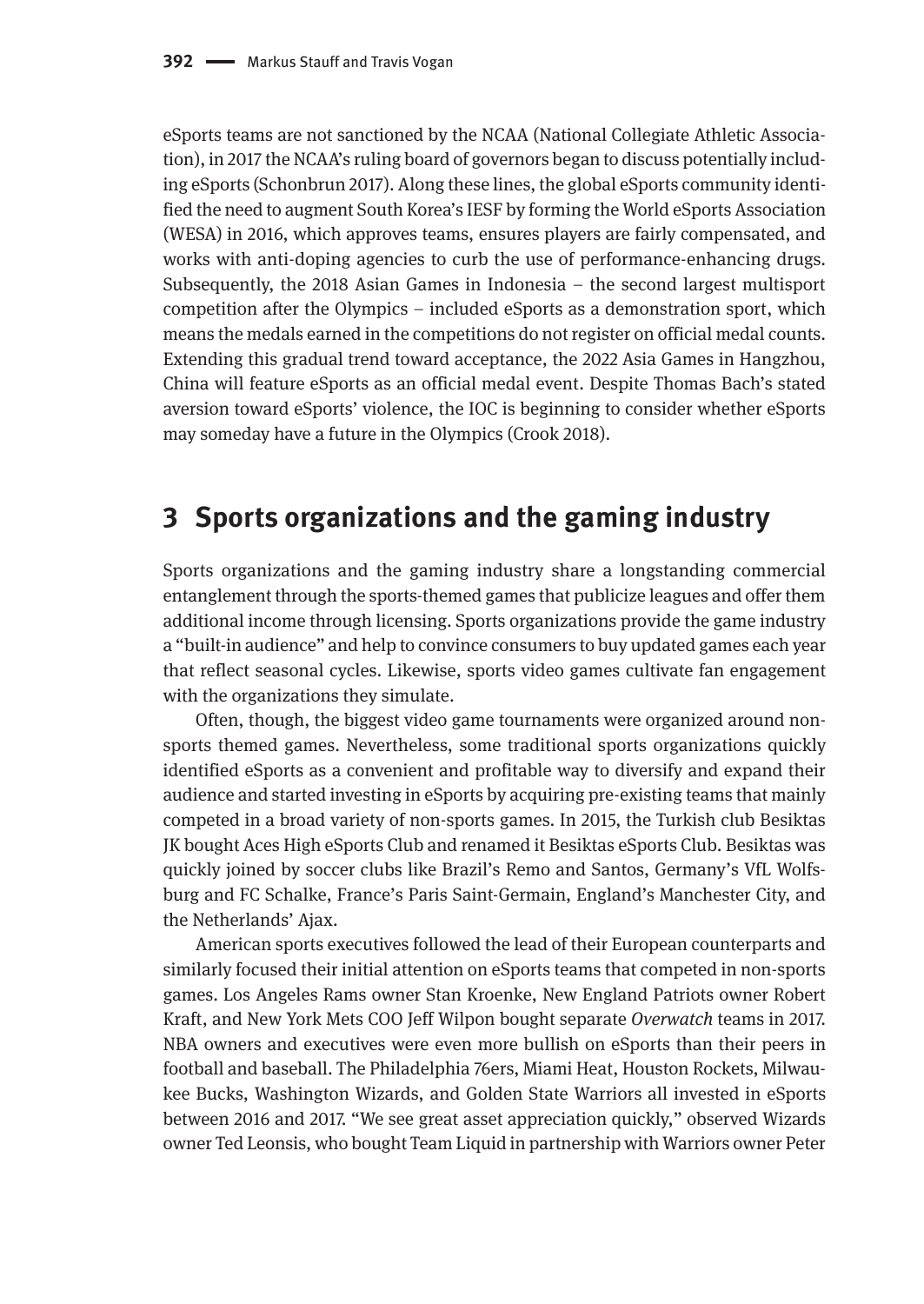Guber in October 2017. "To put that in perspective, when Peter Guber and I bought Team Liquid, it was valued higher than when I bought the [National Hockey League's] Washington Capitals in 1999. At that time, the Caps were 30 years old, and the NHL was 70 years old. These were established brands" (Aldridge 2018). Philadelphia 76ers CEO Scott O'Neill compared eSports' emergence to the Ultimate Fighting Championship in the 1990s – "coming almost out of nowhere, very quickly" (Yu 2017: A12).

By now, sports organizations' investment in eSports has been more systematically applied to sports-themed games that simulate and complement their primary products. In 2016, the top Dutch soccer league, the Eredevisie, formed the eDevisie, an eSports league based on *FIFA*. The Eredevisie obliged each of its member clubs to participate in the eDevisie by creating corresponding eSports teams that would compete via *FIFA* during the 2016–2017 season (Zantingh 2017). Such expansion to eSports was not always welcomed by fans of the traditional sport. Supporters of Switzerland's Berner SC, for instance, protested the club's entry into eSports by heaving game controllers onto the pitch and displaying a banner that read "Pull the plug on eSports" (Holland 2018). Yet, the institutionalized convergence of eSports and traditional sports composes a promising strategy to cope with a changing media landscape.

## **4 "Our fourth league"**

Arguably the most ambitious eSports concern run by a professional sports organization, the NBA 2K League expands on the eDevisie and builds on its owners' earlier investment in various eSports. The 2K League complements the NBA's gradual expansion through the past decade by staging exhibition games across the globe, nurturing the WNBA and the developmental G-League, and venturing into virtual reality. "When you are able to aggregate that kind of audience," 76ers CEO Scott O'Neill said of eSports, "I think certainly there's a business to be had. In a nutshell, we have an organization that looks to be innovative and progressive. We have an ownership group that always likes to explore new and exciting opportunities" (Chin 2018). 2K League managing director Brendan Donohue suggests the upstart will specifically cater to the NBA and *NBA 2K*'s increasingly global following. "What I would say is the reason we think we have a chance with all our demographics is our game, more than any other in eSports, is globally recognizable," he explained. "Whether you're in Texas or in Africa, you know the NBA" (Aldridge 2018).

As with sports video game franchises like *FIFA* and *Madden NFL*, *NBA 2K* has driven younger fans to the professional league since its launch in 1999. Dallas Mavericks owner Mark Cuban acknowledges the vast number of NBA fans who built lasting attachments to the league through playing *NBA 2K* and views the 2K League as an obvious way to deepen that connection. "I can't tell you how many fans know and love the Mavs because they play *2K*," he says (Aldridge 2018). Speaking on behalf of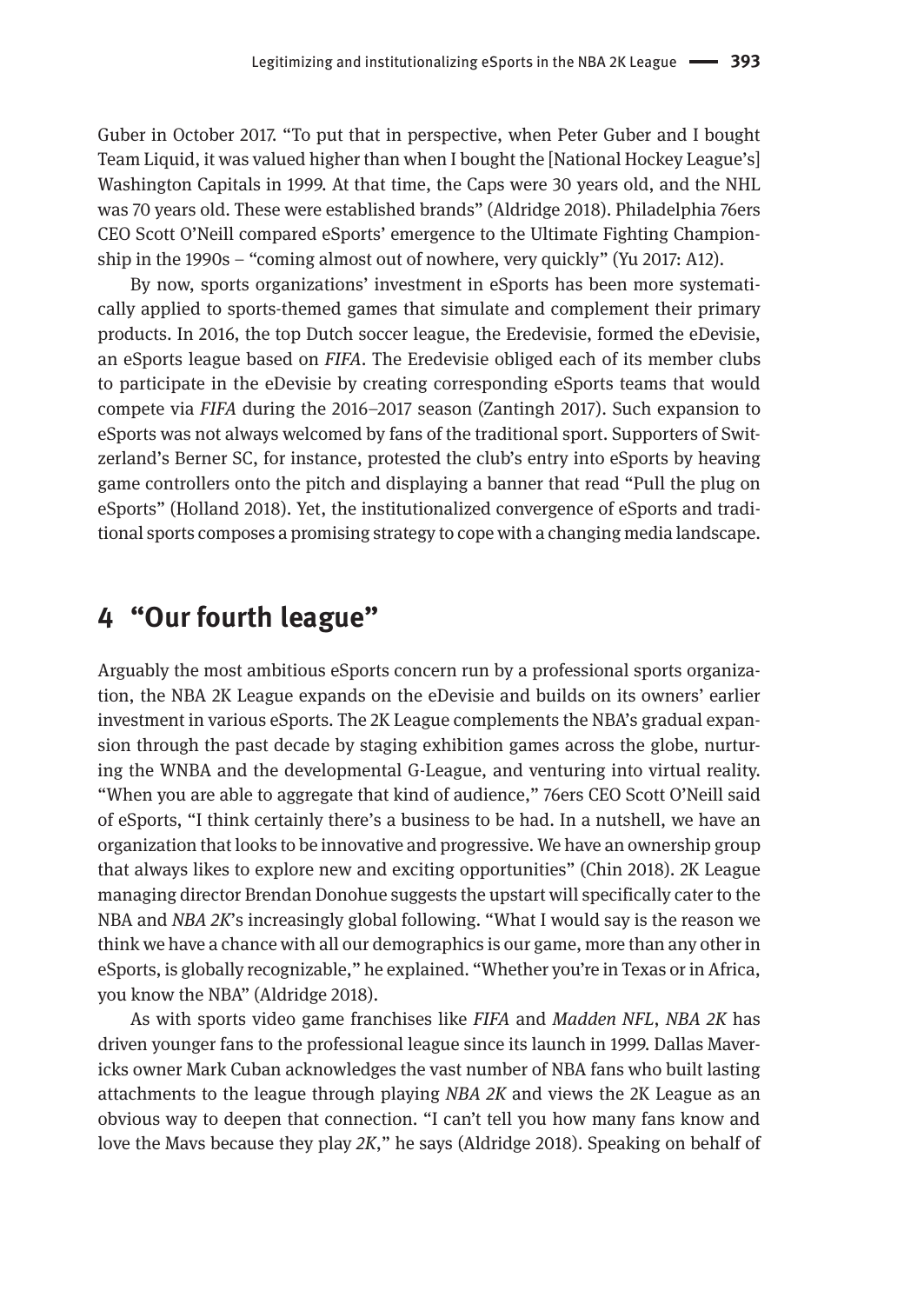the NBA, Cuban told *USA Today*, "We think we can take traditional NBA fans, *2K* fans and strengthen the bond they have to the NBA" (Game On! 2018).

The 2K League's partnership with the streaming and social media platform Twitch expands on the interactivity common in eSports – a quality the NBA's broadcast partners have attempted to develop with practices like in-game interviews and sideline microphones but are not able to reproduce through traditional TV coverage and the protocols that guide it. The 2K League streams include split-screen displays that show both the game and the players as they compete and collaborate. Rather than farming out broadcasting duties, the NBA has hired its own Twitch commentators – called "casters" in eSports lingo. Here, eSports adds to a broader trend in which leagues and federations aim to gain greater control by producing "their own 'approved' television coverage of their signature events, including the Olympics and [FIFA] World Cup Finals" (Milne 2016: 5). These in-house commentators are as involved in promoting the 2K League as they are in explaining its events.

Additionally, the streams include chat overlays that allow viewers to remark on the competitions and interact with the casters. "That's what attracts the millennial audience," said marketing executive Dario Raciti of the interactive Twitch streams (Katz 2018). The NBA's partnership with Twitch offers the 2K League competitions for free across the globe and in places where telecasts of the basketball games might be difficult to access. "The Twitches and YouTubes are unwired, available to people throughout the world," Ted Leonsis remarked (Aldridge 2018). This is particularly valuable in the Asian market, which is both the center of professional eSports and the region where the NBA's fanbase is most rapidly expanding. While the spread of US sports brands is dependent on facilities and access to media coverage (and susceptible to international political tensions), the availability of game consoles and platforms like Twitch make these global ambitions easier to realize.

The NBA carefully brands the 2K League as a vital part of the organization rather than an experimental gimmick. "From the NBA's standpoint, this is our fourth league," remarked commissioner Adam Silver. "Of course, we have the NBA, the WNBA and the G League, and now this is the fourth league in our family, and that's exactly as we're treating it: one more professional league" (Aldridge 2018; Rasetti 2018). The NBA organized a worldwide competition to recruit eligible 2K League players that started with roughly 72,000 gamers – a process that both reproduces the meritocratic ideology of competitive sports and courts media coverage in the different countries the players represent.4

The 2K League winnowed the competitors down to 250 hopefuls and invited them to a league combine that consisted of skills tests, scrimmages, and other competitions. Finally, it shaved that group of 250 down to 102 – enough for each of the league's 17

**<sup>4</sup>** For instance, an interview with a German gamer who made it to the 2K league was published in Germany's most important weekly news magazine, *Der Spiegel* (Zander and Klitzsch 2018).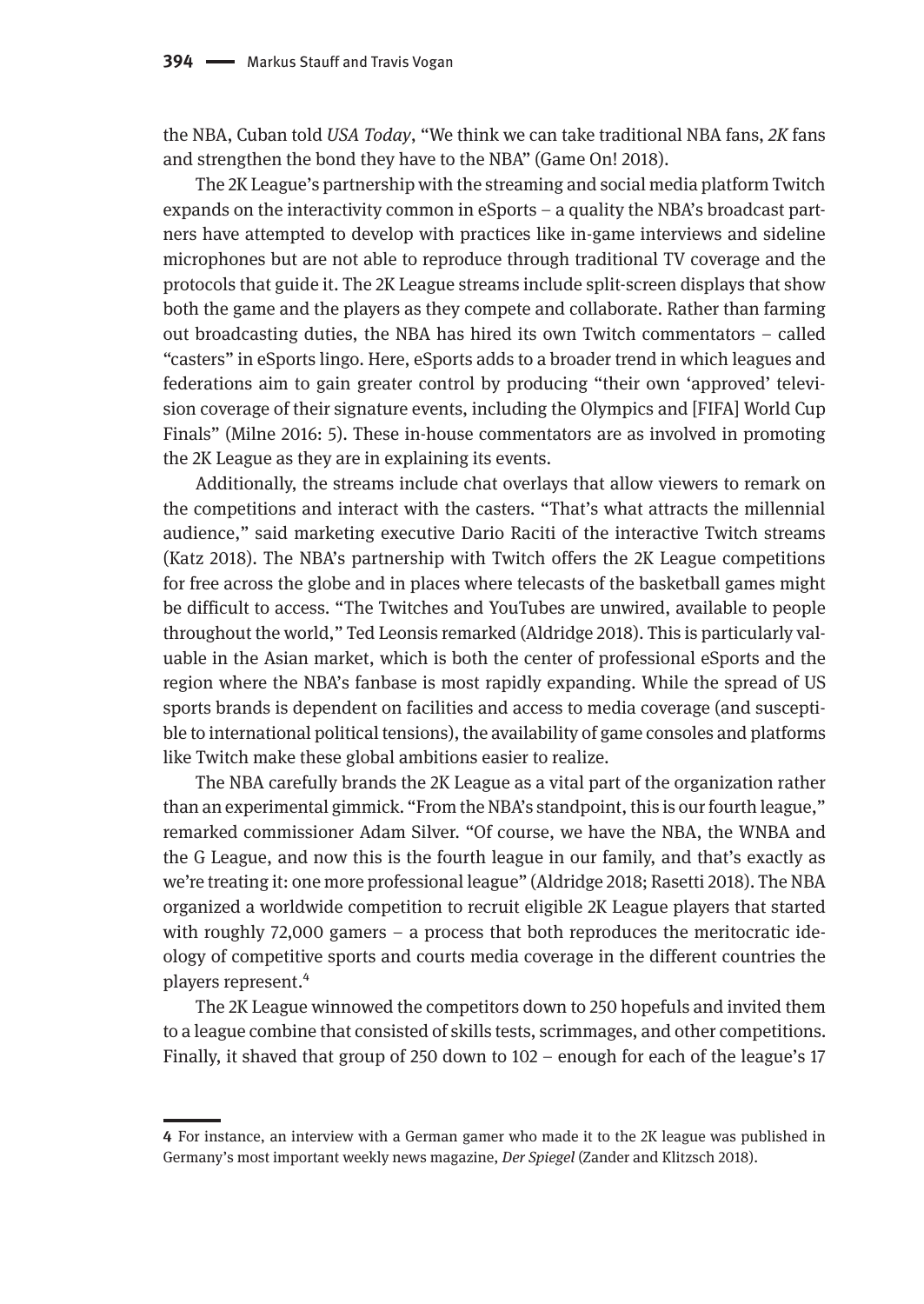teams to draft six players. The 2K League draft mimicked the NBA's ritzy annual ceremony. Like the NBA draft, the 2K League draft took place at New York City's Madison Square Garden and Adam Silver announced the picks. The players in attendance, like their NBA counterparts, wore formal attire and joined Silver on the podium for a photo op after being selected. While the 2K League draft resembled the NBA's annual ritual, the players' salaries are appreciably lower. 2K Leaguers earn between \$32,000 and \$35,000 plus benefits with the opportunity to make additional money through tournaments that occur over the course of the season. The NBA also houses teams together in the city where their franchises are based to maximize synergies between 2K League teams and their NBA affiliates.

While 2K League players make less over the course of an entire season than many NBA players earn in a single game, Knicks Gaming point guard Adam Kudiemati, who plays under the handle "iamadamthe1st," maintains that "the NBA is constantly letting us know that we're part of the family."5 The 2K League instituted a multifaceted infrastructure for teams that includes coaches, general managers, scouts, and trainers. It also claims to offer gamers the same professional resources it gives NBA, WNBA, and G-League players. "We'll treat them with the respect that they deserve," said Washington Wizards executive Zach Leonsis. "We'll give them access to our facilities and trainers. We want them to be comfortable, we want them to be healthy, we want them to be professionals so that they can play at the very top skill level" (Schuster 2017). The new league instituted a rookie transition program similar to the NBA's required orientation that teaches incoming players about the challenges professional athletes face, such as living away from home, dealing with fame, handling social media, and keeping healthy. The 2K League program added a component devoted to vision and eye care, which pose the greatest physical risks to eSports athletes. Donohue suggested this professional training was particularly important for the 2K Leaguers, who, unlike players entering the NBA, have not received the same degree of media attention elite amateur athletes attract prior to turning professional. "We have 102 players that really didn't have the path to professional sports that many athletes have," he stated. "Playing at a major college or university, or being on TV previously, or talking to the media – all those types of things probably help with the transition" (Darcy 2018). The NBA, then, works to treat its 2K League members as bona fide athletes and accommodates the unique needs that come along with the nascent profession.

The 2K League further reflects its parent organization by having the teams adopt names and logos that mirror their sister franchises. The Golden State Warriors 2K League affiliate, for instance, is called Warriors Gaming Squad, and the Miami Heat affiliate is named Heat Check Gaming. The team logos combine the affiliated franchises' color schemes and emblems with a computerized look that evokes the mechanized culture of eSports. NBA.com also created webpages for the teams and players

**<sup>5</sup>** Adam Kudeimati, interview with author, 24 August 2018.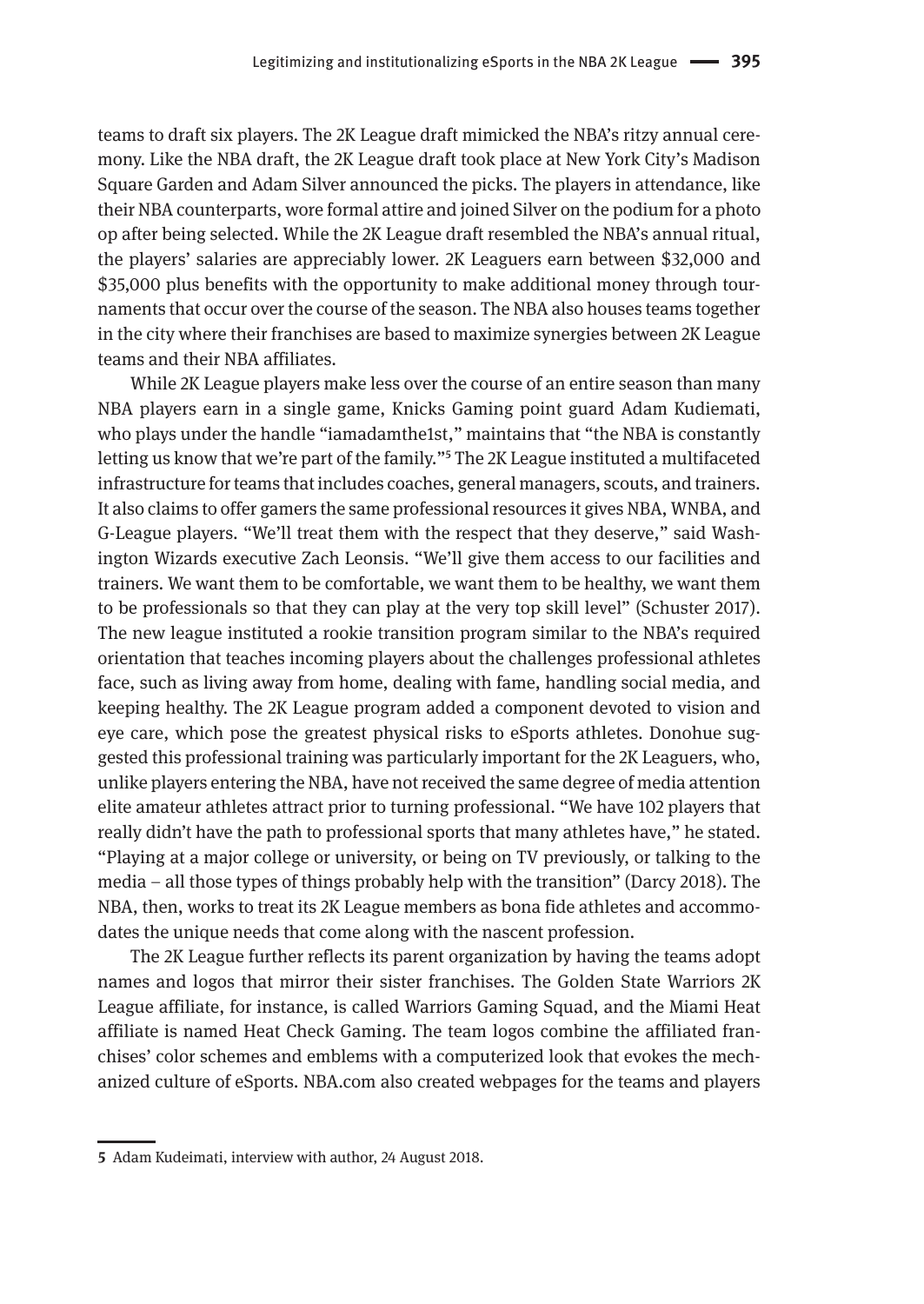that – like the NBA's main website – include league news, schedules, standings, and statistics. The logos ensure the 2K League resembles the NBA while the webpages filter it through the familiar quantitative frameworks that organize traditional sports.

The 2K Leaguers compete as the individualized avatars they established before joining the league. The Twitch casts display a combination of the virtual world of the game play and the people playing the game. During matches small close-ups of all ten players and their nicknames are inserted on the upper edge of the frame. Their avatars – with each gamer only controlling one corresponding player in the game – are also marked with their respective handles. This allows clear accountability of each player's performance. Additionally, the audience sees the gamers' focused faces while playing. During short game breaks, the players are displayed full screen and can be observed communicating with each other, including, in rare cases, conflicts between the competing teams. The casters also switch between commenting on the moves of the virtual players and the performance and behavior of the actual players. Of course, the players are also asked to comment on replays after the games. This mimics the visuals and rhetoric of traditional sports coverage and increases the relatability and authenticity of the gamers, who otherwise tend to become invisible behind the spectacle of the simulated game play.

Most 2K League players were obscure, even within the eSports and *NBA 2K* community, before being drafted. Their branded connection to the NBA, in the words of *SportsBusiness Journal*'s Ben Fischer, provides "legitimacy and clarity" to otherwise unfamiliar consumers (Fischer 2018). The NBA, for example, secured each 2K League player a verified Twitter account immediately after the draft, a marker of prestige in social media reserved only for celebrities determined to be in danger of potential impersonation. In doing so, it suggests these players have social status on par with mainstream athletes. As Taylor found, eSports "fandom is often regarded either quizzically or suspiciously" in contrast to the acceptance that mainstream sports fandom – and performances of it like wearing gear and purchasing memorabilia – commonly enjoys in popular culture (T. L. Taylor 2012: 193). The 2K League works against this stigmatized fandom by enveloping an eSports product into a traditional sports league and making sure it is recognized as authentic by that established organization.

Pistons GT point guard Fred "I'm So Far Ahead" Mendoza considers the 2K League to be similar to the original NBA. "We're doing the same thing, it's just in a virtual aspect," he insists.<sup>6</sup> These apparent resemblances, however, are not obvious to those unacquainted with eSports. But the NBA's affiliation with the 2K League imbues the eSports athletes with the organization's identity and symbolic capital. Heat Check Gaming small forward Carlos "Sharpshooterlos" Zayas-Diaz said his friends and family responded to his choice to become a professional eSports athlete differently given the 2K League's formal connection to the NBA and he recounted impressing

**<sup>6</sup>** Fred Mendoza, interview with author, 22 August 2018.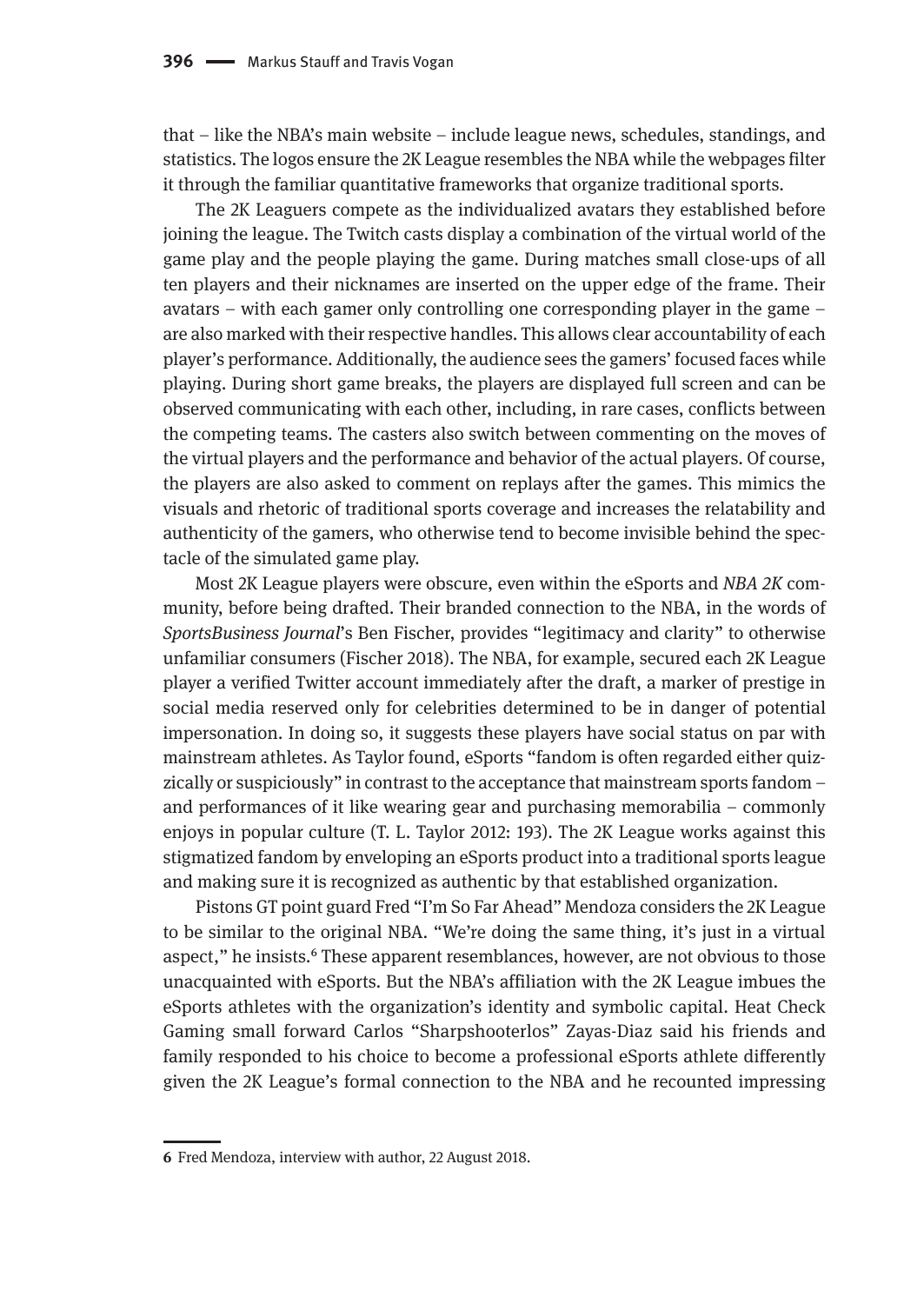people he meets by telling them he works for the NBA.7 Other 2K League players left more lucrative and stable careers to join the league in large part because of its relationship to the NBA. Mendoza had a comfortable IT job and Zayas-Diaz worked at a bank. Jazz Gaming small forward Jaishon "Smoove" Scott secured a position working for the United Parcel Service just before learning that he earned a spot in the 2K League.<sup>8</sup> Without hesitation, he declined the permanent job to join the upstart eSports venture. The 2K League, as Kudiemati put it, "legitimized eSports across the board" by affiliating with the NBA.9

The 2K League's casters deliberately align its competitions with traditional sports in their Twitch coverage – part of their intersecting efforts to explain the league's competitions and promote the upstart. The stream of the 2K League finals between Knicks Gaming and Heat Check Gaming, a three-game series that Knicks Gaming won, repeatedly used popular sports references to make sense of the teams and their competition. The casters likened Knicks Gaming's surprising late-season run into the championship to the English Premier League soccer team Leicester City's improbable 2016 league title. They also said the championship "feels like those old Knicks–Heat rivalries in the '90s," drawing a direct comparison between the 2K League teams and the decades-long histories of the basketball franchises on which they are based. The coverage augments the effort to legitimize the 2K League by placing it into dialogue with mainstream sports.

Amid its legitimizing alignment with the NBA, the 2K League participates in the less formal and structured culture of eSports. Taylor indicates that authenticity in eSports is characterized in part by players adopting unpolished personas detached from traditional institutions (T. L. Taylor 2012: 189). NBA 2K League publicity fosters this brand of authenticity by stressing players' backstories as regular folks. Reflecting Mendoza's work in IT and Zayas-Diaz's job in banking, the first pick of the 2K League draft, Mavericks Gaming's Artreyo "Dimez" Boyd, drove a tractor trailer before entering the league and Kudiemati was a student at Penn State University. The 2K League uses these biographies to emphasize the players' similarity to those who play video games in their spare time and might aspire to turn professional. "Certainly, we will help amplify our teams through the game competition," Donohue explains, "but in addition, we think where the teams are going to have a huge advantage is growing a large grass roots audience as well. We think there's a huge opportunity, and we've seen it in eSports, growing content around the practice house, where they're living, how they came to be great players" (Aldridge 2018). A 2K League-produced video centering on Portland's Blazers Gaming, for instance, has the team going on an outing after practice to pal around, sample snacks from downtown Portland's food trucks, and

**<sup>7</sup>** Carlos Diaz-Zayas, interview with author, 31 August 2018.

**<sup>8</sup>** Jaishon Scott, interview with author, 5 September 2018.

**<sup>9</sup>** Adam Kudiemati, interview with author, 28 August 2018.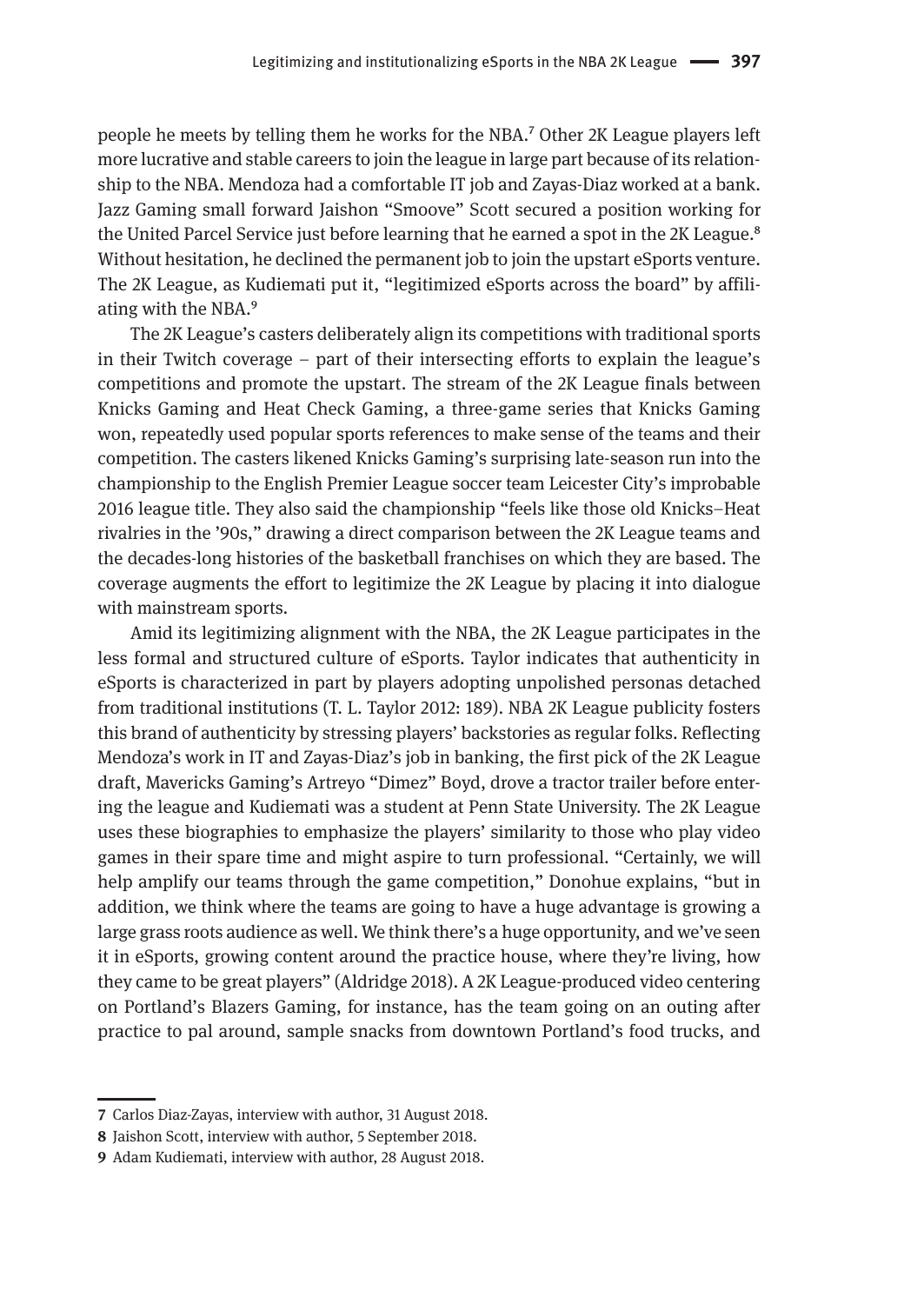mingle with locals. Similarly, the New York-based Madison Square Garden Network produced a series that offers behind-the-scenes coverage of Knicks Gaming, such as a trip the team took to the Brooklyn Bridge. The theme that unites these promotional videos is the players' status as normal people who are employed by the NBA but do not exhibit the unapproachability and entitlement often associated with wealthy and famous athletes. They are down-to-earth folks who have turned their hobbies into a profession. "I'm just like you," Mendoza modestly says of his fans. "It puts me in awe that someone is in awe of me."10

Before the 2K League launched, Silver speculated that the upstart would ensure players' relatability by broadening the range of participants beyond the NBA's decidedly limited horizons. "There's a global pool of players," he told *USA Today*. "They come in all ages and sizes and ethnicities and sexes" (Amick 2017). The 2K League communicated this inclusivity by adopting a variation of the NBA's logo that abandons the silhouette of Jerry West. As Donohue explains, "The absence of that silhouette is important to us because it actually represents the fact that there is no prototypical NBA 2K athlete. Man, woman, tall, short, young, old, domestic, or international" (Yeboah 2017). But only one of the 250 hopefuls the 2K League selected for its draft pool was a woman – Wendy "ALittleLady87" Fleming – and she did not make the final cut to the 102 draft-eligible players. The NBA expressed astonishment at this result and created a task force to guarantee greater diversity in subsequent seasons. We expected there to be women in the draft," said Oris Stuart, the NBA's chief diversity and inclusion officer. "We know women play the game and that they do play and compete at an elite level" (Peterson 2018). The next season, only two women qualified for the 2K League draft, which had more spots than the previous season once the league expanded from 17 to 21 teams. Just one of these players, Chiquita Evans, was drafted when Warriors Gaming selected her in the fourth round.

But the 2K League's exclusively male debut season, and almost entirely male sophomore campaign, reflects a broader gender disparity across traditional and eSports. Taylor indicates that while women participate in eSports, the competitions are "deeply segregated, with women and men generally playing on different teams and in separate tournaments" (T. L. Taylor 2012: 125). The 2K League perpetuates this separation by extending a culture of eSports competitions composed almost solely of male gamers, basing itself on a sports organization constituted entirely of men, and using a video game that exclusively had male avatars until *NBA 2K18* began including WNBA teams. Although this gender segregation characterizes eSports as a whole, the 2K League in particular encourages even fewer women participants than other popular games like *Fortnite* and *Overwatch*, which have included female avatars since their inception.

The 2K League works to build legitimacy – and contributes to the broader effort to legitimize eSports – by simultaneously participating in mainstream sports' branded

**<sup>10</sup>** Fred Mendoza, interview with author, 22 August 2018.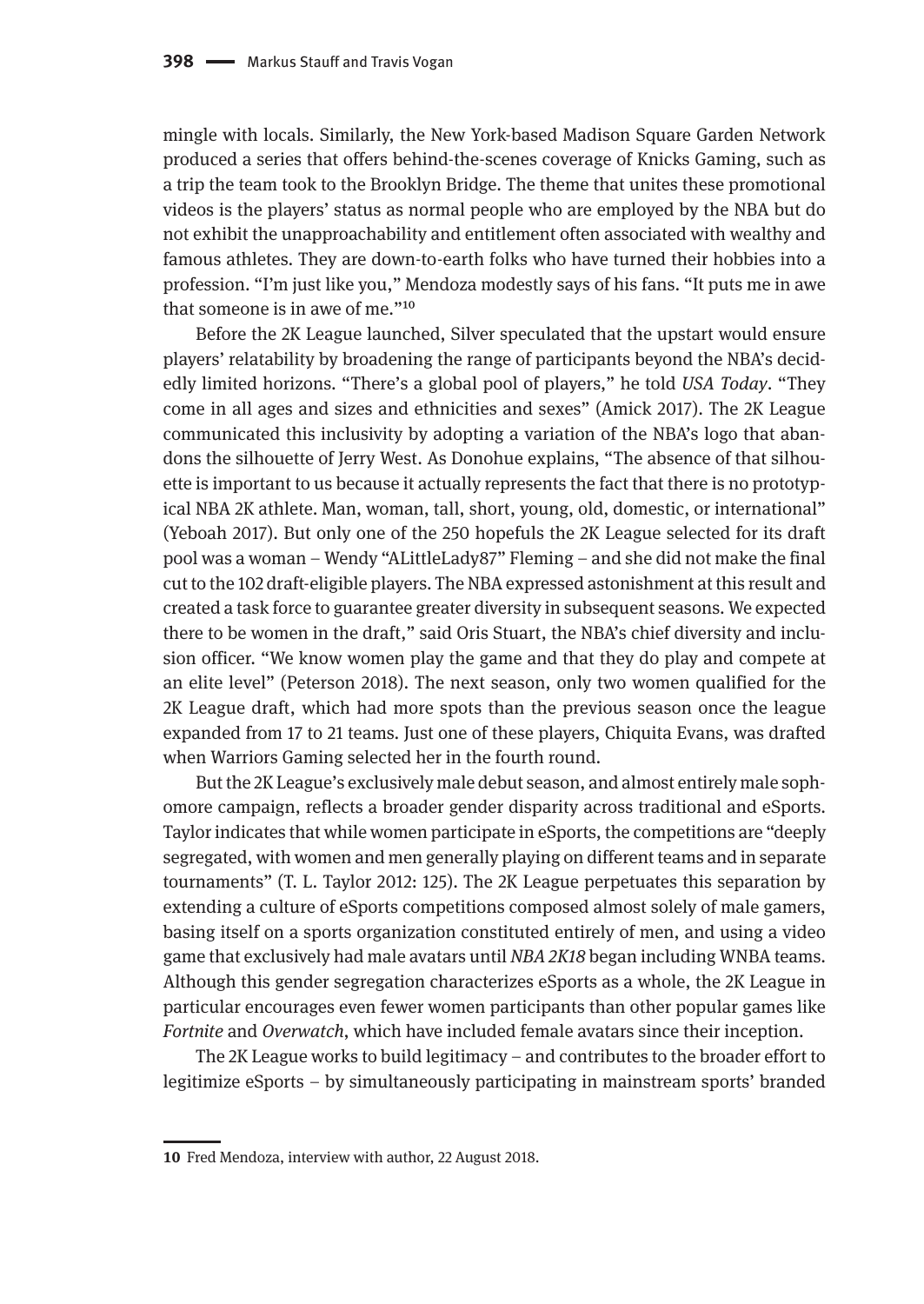corporatism and eSports' relatable populism. The upstart organization's efforts to establish itself across these spheres illustrate Sarah Banet-Weiser's theorization of how authenticity is constructed and exploited in commercial culture. Banet-Weiser indicates that the concept of authenticity traditionally distances itself from corporate commercial culture. However, she asserts that corporate brands are increasingly engaged in the work of conveying authenticity – often by suppressing their corporate identities and commercial motives. Authenticity, in contemporary brand culture, is characterized by ambivalence and exists both within and outside corporate commercialism (Banet-Weiser 2012). Along these lines, Taylor claims the "public performance of a professional athletic identity sits uneasily within e-sports" and can potentially diminish pro gamers' perceived legitimacy (T. L. Taylor 2012: 220). The 2K League accommodates this sort of sporting identity while still ensconcing it within the NBA's authenticating corporate image. The 2K players represent the NBA – and the traditional sporting culture it signifies – while maintaining the down-to-Earth personas that deliver cultural capital in the context of eSports.

Similar eSports leagues tethered to established professional sports organizations emerged to reproduce the 2K League's synergistic recipe. Major League Soccer founded the eMLS in 2018, which, like the Dutch eDevisie, focuses on *FIFA*. MLS senior director of properties and events James Ruth says that more MLS supporters become fans of soccer through *FIFA* than by watching or even playing the sport. "It's only natural for the MLS to use gaming as a conduit to create great content or different touch points with fans," he explains. Similarly, the National Hockey League established the NHL Gaming Championship in 2018 – an eSports tournament based on EA Sports' *NHL*  series. The MLS and NHL follow the NBA's lead by using eSports to broaden their audience beyond traditional sports fans. They also participate in eSports' legitimization through attaching to legacy sports organizations.

Sports institutions have a long history of reinventing themselves and cultivating new fans through emerging media. To do this, they steadily accommodate the shifting media platforms' imperatives to capitalize on the exposure they provide and the audiences they gather. Baseball, for instance, gained its "National Pastime" status by collaborating with print journalists and football became "America's Game" through suiting television's needs. More recently, mainstream sports organizations have become media outlets themselves that administer their own robust, cross-platform, and promotionally-driven media infrastructures. The NBA 2K League continues this longstanding trajectory by extending the National Basketball Association's aggressive engagement with emerging media to stoke its growth into new global markets and demographics. The 2K League marks an important moment in sport's gradual transformation from relying on media to becoming media that drives economic and technological innovation across the industry. It also shows how the new and historically marginalized practice of eSports is legitimized through connecting to traditional sports organizations, the marketing practices surrounding them, and the media coverage they receive.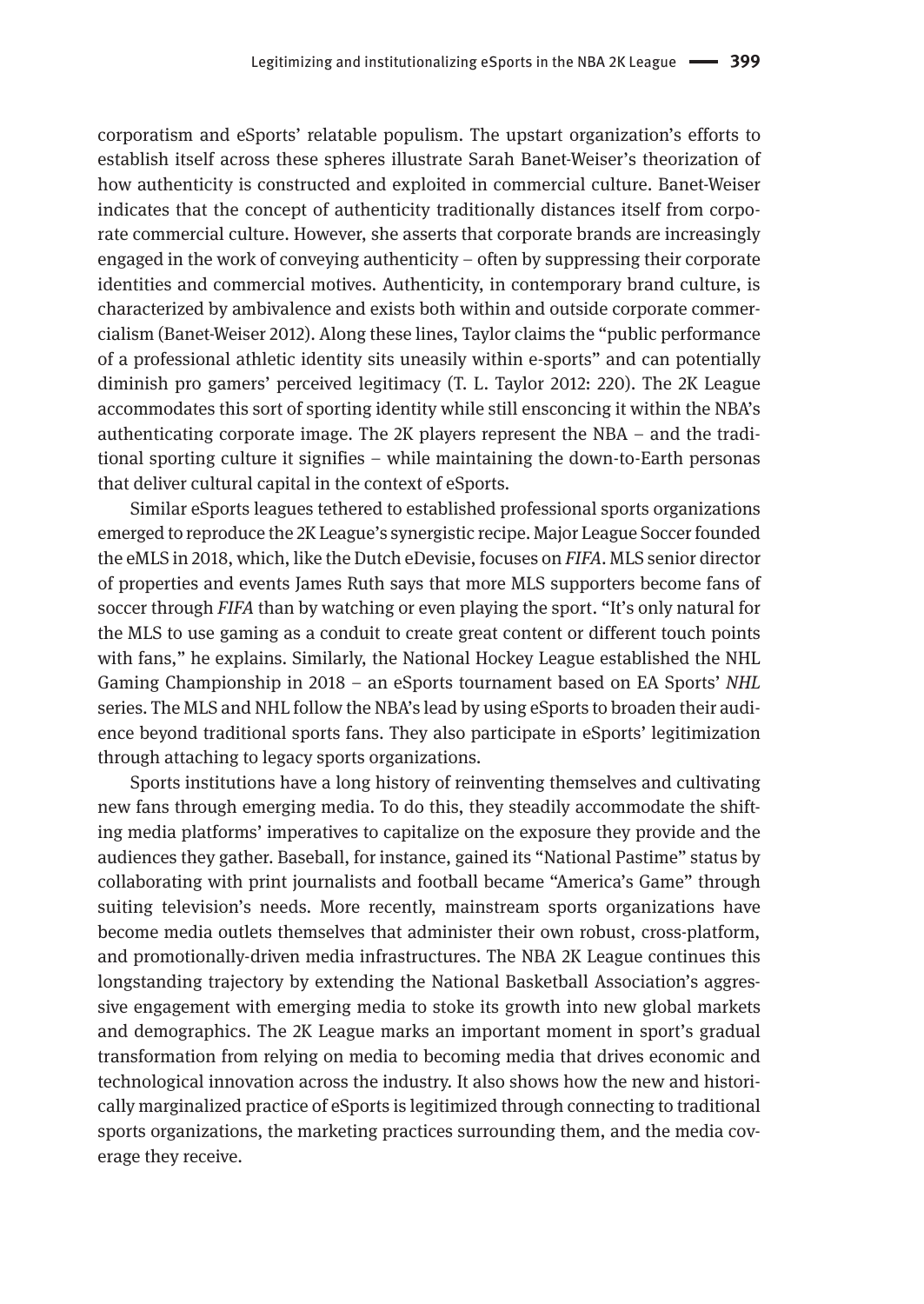## **References**

- Aldridge, David. 2018. Not just a game: NBA 2K quickly becoming a serious business for all, *NBA. com*, 9 April. [http://www.nba.com/article/2018/04/09/morning-tip-nba-2k-league-draft](http://www.nba.com/article/2018/04/09/morning-tip-nba-2k-league-draft-serious-business-players-owners-fans)[serious-business-players-owners-fans](http://www.nba.com/article/2018/04/09/morning-tip-nba-2k-league-draft-serious-business-players-owners-fans) (15 June 2019).
- Amick, Sam. 2017. NBA to announce partnership for first competitive esports gaming league. *USA Today*, 9 February. [https://www.usatoday.com/story/sports/nba/2017/02/09/nba-first](https://www.usatoday.com/story/sports/nba/2017/02/09/nba-first-competitive-esports-gaming-league-nba2k/97668832)[competitive-esports-gaming-league-nba2k/97668832/](https://www.usatoday.com/story/sports/nba/2017/02/09/nba-first-competitive-esports-gaming-league-nba2k/97668832) (15 June 2019).
- Anderson, Greta. 2019. Roses and thorns. *Inside Higher Ed*, 5 November. [https://www.inside](https://www.insidehighered.com/news/2019/11/05/institutions-introduce-undergraduate-degree-programs-esports) [highered.com/news/2019/11/05/institutions-introduce-undergraduate-degree-programs](https://www.insidehighered.com/news/2019/11/05/institutions-introduce-undergraduate-degree-programs-esports)[esports](https://www.insidehighered.com/news/2019/11/05/institutions-introduce-undergraduate-degree-programs-esports) (16 February 2020).
- Banet-Weiser, Sarah. 2012. *Authentic*: *The politics of ambivalence in a brand culture*. New York: New York University Press.
- Bowles, Nellie. 2018. All we want to do is watch each other play video games. *New York Times*, 2 May.
- Brown, Kenon A., Andrew C. Billings, Breann Murphy & Luis Puesan. 2018. Intersections of fandom in the age of interactive media: eSports fandom as a predictor of traditional sport fandom. *Communication & Sport* 6(4). 418–435.
- Chin, Daniel. 2018. NBA tips off NBA 2K League with first-ever basketball draft. *New York Daily News*, 10 April. [http://www.nydailynews.com/sports/basketball/nba-tips-nba-2k-league-first-ever](http://www.nydailynews.com/sports/basketball/nba-tips-nba-2k-league-first-ever-basketball-draft-article-1.3926338)[basketball-draft-article-1.3926338#](http://www.nydailynews.com/sports/basketball/nba-tips-nba-2k-league-first-ever-basketball-draft-article-1.3926338) (16 May 2019).
- Cioletti, Amanda. 2018, All eyes on e-sports. *License Global*, 20 April. [https://www.licenseglobal.](https://www.licenseglobal.com/magazine-article/trendwatch-all-eyes-esports) [com/magazine-article/trendwatch-all-eyes-esports](https://www.licenseglobal.com/magazine-article/trendwatch-all-eyes-esports) (30 August 2018).
- Crawford, Garry & Victoria K. Gosling. 2009. More than a game: Sports-themed video games and player narratives. *Sociology of Sport Journal* 26(1). 50–66.
- Crook, Jordan. 2018. The International Olympic Committee is curious about esports. *Techcrunch. com*, 28 June. [https://techcrunch.com/2018/06/28/the-international-olympic-committee-is](https://techcrunch.com/2018/06/28/the-international-olympic-committee-is-curious-about-esports)[curious-about-esports](https://techcrunch.com/2018/06/28/the-international-olympic-committee-is-curious-about-esports) (30 August 2018).
- Darcy, Kieran. 2018. 2K League gives players the NBA Rookie Camp experience. *ESPN.com*, 16 August. [http://www.espn.com/esports/story/\\_/id/24168748/nba-2k-league-players-go-same](http://www.espn.com/esports/story/_/id/24168748/nba-2k-league-players-go-same-rookie-camp-their-nba-counterparts)[rookie-camp-their-nba-counterparts](http://www.espn.com/esports/story/_/id/24168748/nba-2k-league-players-go-same-rookie-camp-their-nba-counterparts) (30 August 2018).
- Elias, Norbert & Eric Dunning. 1986. *Quest for excitement. Sport and leisure in the civilizing process*. Oxford: Blackwell.
- Fischer, Ben. 2018. NBA 2K focused on building star power. *SportsBusiness Journal*, 7 May. [https://](https://www.sportsbusinessdaily.com/Journal/Issues/2018/05/07/esports/NBA-2K.aspx) [www.sportsbusinessdaily.com/Journal/Issues/2018/05/07/esports/NBA-2K.aspx](https://www.sportsbusinessdaily.com/Journal/Issues/2018/05/07/esports/NBA-2K.aspx) (30 August 2018).
- Game on! NBA makes esports entry with NBA 2K League debut. 2018. *USA Today*, 4 May. [https://](https://www.usatoday.com/story/sports/nba/2018/05/04/game-on-nba-makes-esports-entry-with-nba-2k-league-debut/34543765) [www.usatoday.com/story/sports/nba/2018/05/04/game-on-nba-makes-esports-entry-with](https://www.usatoday.com/story/sports/nba/2018/05/04/game-on-nba-makes-esports-entry-with-nba-2k-league-debut/34543765)[nba-2k-league-debut/34543765](https://www.usatoday.com/story/sports/nba/2018/05/04/game-on-nba-makes-esports-entry-with-nba-2k-league-debut/34543765) (30 August 2018).
- Gaudiosi, John. 2016. Why ESPN is investing in esports coverage," *Fortune*, 22 January. <http://fortune.com/2016/01/22/espn-invests-in-esports-coverage>/ (16 May 2019).
- Hallmann, Kristin & Thomas Giel. 2018. eSports: Competitive sports or recreational activity? *Sport Management Review* 21. 14–20.
- Heitner, Darren. 2018. Esports legend Ninja confirms he is earning over \$500,000 per month. *Forbes*, 20 March. [https://www.forbes.com/sites/darrenheitner/2018/03/20/esports-legend](https://www.forbes.com/sites/darrenheitner/2018/03/20/esports-legend-ninja-confirms-he-is-earning-over-500000-per-month/#69d1df266652)[ninja-confirms-he-is-earning-over-500000-per-month/#69d1df266652](https://www.forbes.com/sites/darrenheitner/2018/03/20/esports-legend-ninja-confirms-he-is-earning-over-500000-per-month/#69d1df266652) (16 May 2019).
- Holland, Martin. 2018. Schweiz: Fußballfans protestieren gegen E-Sport. *Heise online*, 25 September. [https://www.heise.de/newsticker/meldung/Schweiz-Fussballfans-protestieren](https://www.heise.de/newsticker/meldung/Schweiz-Fussballfans-protestieren-gegen-E-Sport-4172125.html)[gegen-E-Sport-4172125.html](https://www.heise.de/newsticker/meldung/Schweiz-Fussballfans-protestieren-gegen-E-Sport-4172125.html) (16 May 2019).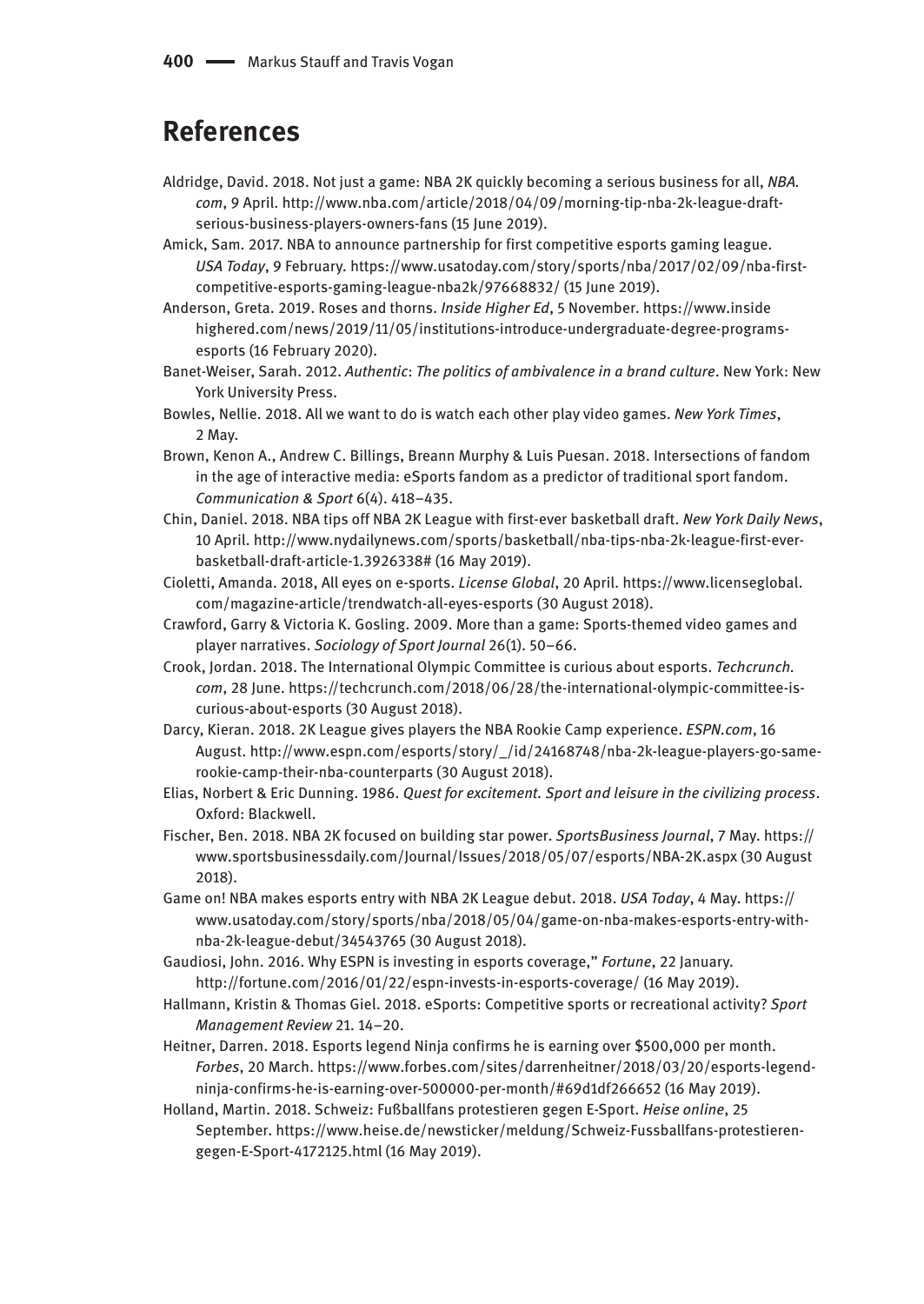- Hutchins, Brett. 2008. Signs of meta-change in second modernity: the growth of e-sport and the World Cyber Games. *New Media & Society* 10(6). 851–869.
- Jenny, Seth E., R. Douglas Manning, Margaret C. Keiper & Tracy W. Olrich. 2017. Virtual(ly) athletes: Where eSports fit within the definition of "sport." *Quest* 69(1). 1–18.
- Johnson, Mark R. & Jamie Woodcock. 2019. The impacts of live streaming and Twitch.tv on the video game industry. *Media, Culture & Society* 41(5). 670–688.
- Katz, A. J. 2018. Why the NBA, NFL and MLS are trying to compete with established esports leagues. *AdWeek*, 30 April. [https://www.adweek.com/tv-video/why-the-nba-nfl-and-mls-are-trying-to](https://www.adweek.com/tv-video/why-the-nba-nfl-and-mls-are-trying-to-compete-with-established-esports-leagues)[compete-with-established-esports-leagues](https://www.adweek.com/tv-video/why-the-nba-nfl-and-mls-are-trying-to-compete-with-established-esports-leagues)/ (15 June 2019).
- Krempl, Stefan. 2018. DFB-Chef Grindel: E-Sport ist eine "absolute Verarmung." *Heise online*, 5 March. [https://www.heise.de/newsticker/meldung/DFB-Chef-Grindel-E-Sport-ist-eine](https://www.heise.de/newsticker/meldung/DFB-Chef-Grindel-E-Sport-ist-eine-absolute-Verarmung-3986893.html)[absolute-Verarmung-3986893.html](https://www.heise.de/newsticker/meldung/DFB-Chef-Grindel-E-Sport-ist-eine-absolute-Verarmung-3986893.html) (16 May 2019).
- Lewis, Lew & Tim Bradshaw. 2017. Esports move into big league. *Financial Times*, 6 November. 9.
- Li, Roland. 2016. *Good luck, have fun*: *The rise of eSports.* New York: Skyhorse Publishing.
- Mickunas, Aaron. 2019. How does League's Worlds viewership compare to the Super Bowl? *Dot Esports*, 4 February. [https://dotesports.com/league-of-legends/news/league-of-legends-vs](https://dotesports.com/league-of-legends/news/league-of-legends-vs-superbowl-viewer-numbers)[superbowl-viewer-numbers](https://dotesports.com/league-of-legends/news/league-of-legends-vs-superbowl-viewer-numbers) (16 February 2020).
- Milne, Mike. 2016. *The transformation of television sport: New methods, new rules*. Houndsmills: Palgrave Macmillan.
- Needleman, Sarah E. 2017. NBA, take-two to create professional videogame league. *Wall Street Journal*, 9 February. [https://www.wsj.com/articles/nba-take-two-to-create-professional](https://www.wsj.com/articles/nba-take-two-to-create-professional-videogame-league-1486616461)[videogame-league-1486616461](https://www.wsj.com/articles/nba-take-two-to-create-professional-videogame-league-1486616461) (16 May 2019).
- O'Kane, Sean. 2015. How the NBA became the first major sport to embrace VR. *The Verge*, 17 February. [https://www.theverge.com/2015/2/17/8052163/nba-all-star-virtual-reality](https://www.theverge.com/2015/2/17/8052163/nba-all-star-virtual-reality-samsung-mobile-gear-vr)[samsung-mobile-gear-vr](https://www.theverge.com/2015/2/17/8052163/nba-all-star-virtual-reality-samsung-mobile-gear-vr) (16 February 2020).
- Pannekeet, Jurre. 2019. Global esports economy will top \$1 billion for the first time in 2019. *Newzoo*, 12 February. [https://newzoo.com/insights/articles/newzoo-global-esports-economy-will-top-1](https://newzoo.com/insights/articles/newzoo-global-esports-economy-will-top-1-billion-for-the-first-time-in-2019) [billion-for-the-first-time-in-2019/](https://newzoo.com/insights/articles/newzoo-global-esports-economy-will-top-1-billion-for-the-first-time-in-2019) (16 February 2020).
- Paumgarten, Nick. 2018. Weaponized. *The New Yorker*, 21 May 21.
- Peterson, Latoya. 2018. Can the NBA 2K League tackle gender diversity in gaming. *ESPN.com*, 3 April. [http://www.espn.com/esports/story/\\_/id/23014746/can-nba-2k-league-tackle](http://www.espn.com/esports/story/_/id/23014746/can-nba-2k-league-tackle-gender-diversity-gaming)[gender-diversity-gaming](http://www.espn.com/esports/story/_/id/23014746/can-nba-2k-league-tackle-gender-diversity-gaming) (16 May 2019).
- Popper, Ben. 2013. TV tweets: Twitter partners with networks to make live TV fun … and profitable. *The Verge*, 23 May. [https://www.theverge.com/2013/5/23/4358730/twitter-advertising-tv](https://www.theverge.com/2013/5/23/4358730/twitter-advertising-tv-brands-amplify)[brands-amplify](https://www.theverge.com/2013/5/23/4358730/twitter-advertising-tv-brands-amplify) (16 February 2020).
- Rasetti, Jérôme. 2018. Virtual championship, real ambition as NBA launches esport league. *Yahoo! Sports*, 1 May. [https://sports.yahoo.com/virtual-championship-real-ambition-nba-launches](https://sports.yahoo.com/virtual-championship-real-ambition-nba-launches-esport-league-222736011--nba.html)[esport-league-222736011--nba.html](https://sports.yahoo.com/virtual-championship-real-ambition-nba-launches-esport-league-222736011--nba.html) (15 June 2019).
- Roettgers, Janko. 2011. Video gamers: the secret stars of live streaming. *Gigaom*, 28 June. [http://](http://gigaom.com/video/video-gamers-the-secret-stars-of-live-streaming) [gigaom.com/video/video-gamers-the-secret-stars-of-live-streaming/](http://gigaom.com/video/video-gamers-the-secret-stars-of-live-streaming) (16 May 2019).
- Sarconi, Paul. 2017. Why Instagram is suddenly the place for sports highlights. *Wired.com*, 16 March. <https://www.wired.com/2017/03/instagram-sports-highlights>/ (16 February 2020).
- Schonbrun, Zach. 2017. An NCAA for esports? *New York Times*, 6 October.
- Schultz, E. J. 2017. Are you game? *Advertising Age*, 3 April. [https://adage.com/article/](https://adage.com/article/news/e-sports/308447) [news/e-sports/308447](https://adage.com/article/news/e-sports/308447) (28 August 2018).
- Schuster, Blake. 2017. 'It will dwarf the NFL': The NBA's going all-in on eSports with the NBA 2K League. *Yahoo! Sports*, 6 December. [https://sports.yahoo.com/will-dwarf-nfl-nbas-going](https://sports.yahoo.com/will-dwarf-nfl-nbas-going-esports-nba-2k-league-202943490.html?guccounter=1)[esports-nba-2k-league-202943490.html?guccounter=1](https://sports.yahoo.com/will-dwarf-nfl-nbas-going-esports-nba-2k-league-202943490.html?guccounter=1) (28 August 2018).